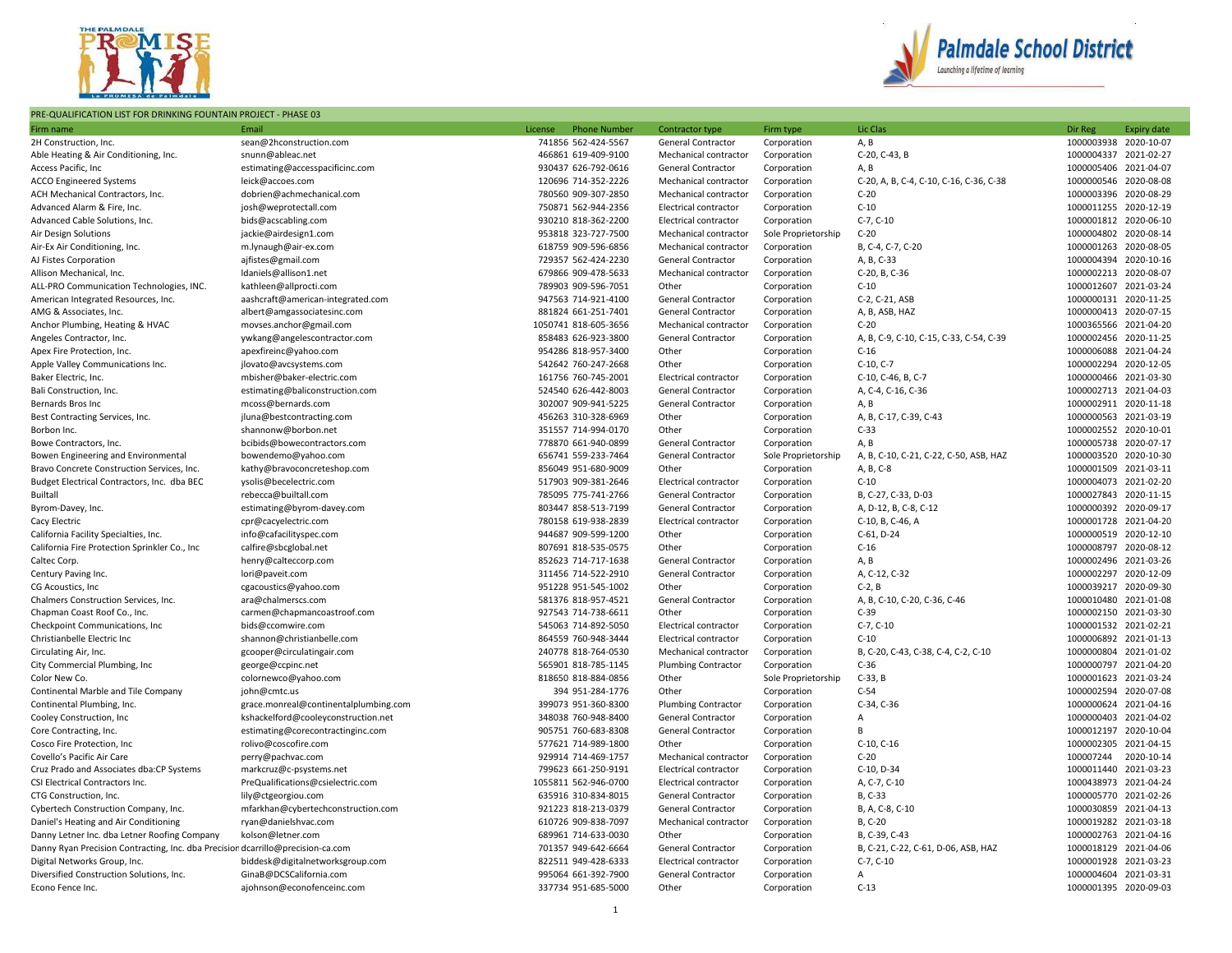

## PRE-QUALIFICATION LIST FOR DRINKING FOUNTAIN PROJECT - PHASE 03



| Firm name                                                                     | Email                                   | License<br><b>Phone Number</b> | Contractor type              | Firm type           | Lic Clas                             | Dir Reg               | Expiry date |
|-------------------------------------------------------------------------------|-----------------------------------------|--------------------------------|------------------------------|---------------------|--------------------------------------|-----------------------|-------------|
| Ed Rose Construction Inc.                                                     | edroseconstruction@gmail.com            | 568276 951-549-1727            | General Contractor           | Corporation         | A, B, C-8, C-57                      | 1000008438 2021-02-26 |             |
| EMCOR Services Mesa Energy Systems, Inc.                                      | sayvazi@emcor.net                       | 611215 949-431-9352            | General Contractor           | Corporation         | B, C-4, C-10, C-20, C-36, C-38, C-46 | 1000002425 2021-04-27 |             |
| Empyrean Plumbing, Inc.                                                       | dave@empyreanplumbing.com               | 879157 951-776-4616            | <b>Plumbing Contractor</b>   | Corporation         | C-36, C-34, C-2, B                   | 1000001538 2020-10-17 |             |
| Enko Systems, Inc.                                                            | tammyb@enkosystems.com                  | 691828 909-885-7771            | Electrical contractor        | Corporation         | C-10                                 | 1000001947 2020-07-01 |             |
| <b>Enterprise Electric Datacom</b>                                            | ddiggins@enterprisecompany.com          | 595996 951-296-1530            | Electrical contractor        | Corporation         | $C-10$                               | 1000003059 2021-02-03 |             |
| Environmental Construction, Inc.                                              | estimating@environcon.com               | 498624 818-449-8920            | General Contractor           | Corporation         | A, B, C-10, C-27, HAZ, ASB           | 1000009515 2021-03-24 |             |
| <b>Exclusive Metal Inc.</b>                                                   | liz@exclusivemetalinc.com               | 1055390 951-943-3948           | Other                        | Corporation         | $C-39. C-43$                         | 1000537179 2021-02-24 |             |
| <b>ExhibitOne Corporation</b>                                                 | crowley@exhibitone.com                  | 834123 480-763-1002            | Other                        | Corporation         | $C-7$                                | 1000003232 2020-12-19 |             |
| F.E.C. Electric Inc.                                                          | stephanie@fec-electric.com              | 743507 909-793-0965            | Electrical contractor        | Corporation         | C-10, A, B, C-7                      | 1000004480 2020-07-29 |             |
| Fast-Track Construction Corporation                                           | ric@ftcgc.com                           | 674880 310-215-3099            | General Contractor           | Corporation         | B, C-61, D-06                        | 1000004059 2020-06-17 |             |
| <b>Fix Painting Company</b>                                                   | aloizu@hotmail.com                      | 467787 8182250633              | Other                        | Sole Proprietorship | B, C-33                              | 1000001299 2021-01-01 |             |
| Franklin Mechanical Systems, Inc                                              | seth@fmshvac.net                        | 761887 951-845-1000            | Mechanical contractor        | Corporation         | $C-20$                               | 1000002063 2020-07-24 |             |
| G A Abell Inc. dba Precision Electric Company                                 | estimating@precisionelectricco.com      | 534116 619-390-2991            | Electrical contractor        | Corporation         | A, B, C-7, C-10, C-46                | 1000002037 2020-09-20 |             |
| GB CONSTRUCTION INC. dba Golden Bear Construct gb@gbci.us                     |                                         | 424458 310-324-3636            | General Contractor           | Corporation         | B, A                                 | 1000003497 2020-05-28 |             |
| GBI Electric, Inc.                                                            | ggonzalez@gbielectric.com               | 927175 818-262-3669            | <b>Electrical contractor</b> | Corporation         | B, C-10                              | 1000004950 2020-08-08 |             |
| Giant Services Inc.                                                           | brian@giantpowercomm.com                | 920295 760-998-2929            | Electrical contractor        | Corporation         | $C-10$                               | 1000004953 2020-07-23 |             |
| Gold Coast Electric, Inc.                                                     | melinda@goldcoastelectric.com           | 764356 661-750-1517            | Electrical contractor        | Corporation         | $C-10$                               | 1000003644 2021-04-23 |             |
| Golden Sun Enterprise, Inc.                                                   | aelikaee@goldensunfirm.com              | 1052941 310-363-1015           | General Contractor           | Corporation         | A, B, C-8, C-10                      | 1000569894 2021-04-16 |             |
| HPS Mechanical, Inc.                                                          | planroom@hpsmechanical.com              | 793014 661-397-2121            | <b>Plumbing Contractor</b>   | Corporation         | A, B, C-4, C-20, C-34, C-36          | 1000001107 2021-04-07 |             |
| Integrated Demolition and Remediation Inc.                                    | ami@idrdemo.com                         | 1003504 714-340-3333           | General Contractor           | Corporation         | ASB, A, B, C-21, C-22                | 1000023608 2020-10-02 |             |
| Interpipe Contracting, Inc.                                                   | info@interpipecontracting.com           | 578888 619-596-7733            | <b>Plumbing Contractor</b>   | Corporation         | C-34, C-36                           | 1000003586 2020-12-10 |             |
| Izurieta Fence Company, Inc.                                                  | izurietafence@aol.com                   | 925951 323-661-4759            | <b>Plumbing Contractor</b>   | Corporation         | $C-13$                               | 1000009221 2020-11-25 |             |
| J B Bostick Company, Inc.                                                     | greg@jbbostick.com                      | 341573 714-238-2121            | Other                        | Corporation         | $C-12, C-8$                          | 1000000734 2021-02-26 |             |
| <b>JAM Corporation</b>                                                        | geoff.szabo@jamfire.com                 | 791060 626-256-4400            | Electrical contractor        | Corporation         | B, C-10, C-16, C-7                   | 1000005174 2020-09-16 |             |
| K F Y UNITED MECHANICAL CONTRACTORS, INC. db jeremy@umcontractors.com         |                                         | 759496 805-583-1010            | General Contractor           | Corporation         | B, C-20                              | 1000004362 2021-01-16 |             |
| Kemcorp Construction, Inc.                                                    | melissa@kemcorp.net                     | 934522 909-947-0639            | General Contractor           | Corporation         | A, B                                 | 1000002295 2020-08-07 |             |
| Klassen Corporation                                                           | katiea@klassencorp.com                  | 350573 661-489-4999            | <b>General Contractor</b>    | Corporation         | B, C-8, C-51                         | 1000000636 2021-01-02 |             |
| <b>KYA Services LLC</b>                                                       | trinity.lott@thekyagroup.com            | 984827 714-881-2603            | General Contractor           | Partnership         | B, C-15                              | 1000003379 2021-01-02 |             |
| Leonida Builders Inc                                                          | panikos@leonidabuilders.com             | 896772 951-532-7717            | General Contractor           | Corporation         | A, B, C-8                            | 1000025666 2021-01-06 |             |
| Lifetime Industries, Inc. dba: Parkwest Construction stephanie@parkwestco.com |                                         | 580133 909-798-1333            | General Contractor           | Corporation         | A, B, C-7, C-10                      | 1000004472 2020-07-30 |             |
| Mack P and S Construction, Incorporated                                       | jennbmack@gmail.com                     | 995324 951-674-1267            | <b>Plumbing Contractor</b>   | Corporation         | A, B, C-36                           | 1000004137 2020-05-30 |             |
| Maranatha Sheet Metal, Inc.                                                   | kelly@maranathasheetmetal.com           | 915024 714-602-7764            | Other                        | Corporation         | $C-43$                               | 1000030456 2020-07-22 |             |
| <b>Mariscal Painting</b>                                                      | mariscal-painting@hotmail.com           | 899391 626-454-4761            | General Contractor           | Corporation         | B, C-33                              | 1000014481 2021-01-23 |             |
| Medallion Contracting, Inc.                                                   | barbara@medallioncontractinginc.com     | 567084 661-949-3205            | General Contractor           | Corporation         | B                                    | 1000000951 2021-03-23 |             |
| Menemsha Solutions                                                            | jnovak@menemshasolutions.com            | 647870 310-678-2345            | General Contractor           | Corporation         | <b>B</b>                             | 1000063861 2021-04-03 |             |
| Mesa Energy Systems                                                           | rarellano@emcor.net                     | 611215 661-335-1500            | Mechanical contractor        | Corporation         | C-36, C-20, C-10, B, C-38            | 1000002425 2020-08-14 |             |
| Michael Venosta Plumbing                                                      | kelly@michaelvenostaplumbing.com        | 969247 408-842-4004            | <b>Plumbing Contractor</b>   | Sole Proprietorship | $C-36$                               | 1000038998 2021-02-03 |             |
| NKS Mechanical Contracting, Inc.                                              | veronica@nksmechanical.com              | 865725 714-281-5123            | General Contractor           | Corporation         | B, C-20                              | 1000003330 2021-01-03 |             |
| <b>Novus Construction</b>                                                     | winni@novusconstruction.com             | 528475 818-700-2649            | General Contractor           | Corporation         | B, C-9                               | 1000000684 2021-03-19 |             |
| Oakview Constructors, Inc                                                     | tammy@oakviewci.com                     | 462847 909-795-0990            | General Contractor           | Corporation         | B, C-8                               | 1000024003 2021-03-02 |             |
| Ohno Construction Company                                                     | ohnocc@comcast.net                      | 833470 619-278-8824            | General Contractor           | Corporation         | A, B, C-12, C-27, D-12               | 1000000584 2021-02-20 |             |
| Pacific Contractors Group, Inc.                                               | pacificcontractorsinc@gmail.com         | 927973 818-993-5899            | General Contractor           | Corporation         | B, C-33                              | 1000002862 2020-11-04 |             |
| Painting & Decor, Inc.                                                        | painting.decor@cox.net                  | 276640 949-888-2565            | General Contractor           | Corporation         | B, C-33                              | 1000002852 2021-02-05 |             |
| Pathway Communications LTD                                                    | beckyt@pcomus.com                       | 868539 619-847-0169            | Electrical contractor        | Partnership         | $C-7$                                | 1000001958 2020-09-25 |             |
| Paul C Miller Construction Co., Inc.                                          | andrea@millercon.com                    | 933449 909-484-1009            | General Contractor           | Corporation         | B                                    | 1000002747 2020-12-17 |             |
| Penn Air Control Inc.                                                         | marissa@pennairgroup.com                | 348326 714-220-9091            | Other                        | Corporation         | $C-20$                               | 1000004883 2020-07-22 |             |
| <b>PGC Construction inc</b>                                                   | pgcconstruction1@gmail.com              | 829086 951-545-1234            | Mechanical contractor        | Corporation         | $C-43$                               | 1000036314 2020-08-02 |             |
| Piana Construction & Painting                                                 | pianaconstruction@sbcglobal.net         | 731555 818-488-1740            | Other                        | Corporation         | B, C-33                              | 1000002822 2021-02-24 |             |
| Pipe Constructors Inc.                                                        | SSTANLEY@PIPECONSTRUCTORS.COM           | 533268 951-928-2211            | <b>Plumbing Contractor</b>   | Corporation         | A, B, C-16, C-36                     | 1000001254 2021-04-08 |             |
| Platinum Construction, Inc.                                                   | nwalker@platconinc.com                  | 870864 714-527-0700            | Other                        | Corporation         | A, B, C-9, C-10, C-20, C-35, C-36    | 1000006755 2021-01-08 |             |
| Plumbing Systems West, Inc. DBA: Mechanical Insul; heather@mechinsulation.net |                                         | 992207 909-794-3823            | <b>Plumbing Contractor</b>   | Corporation         | B, C-2, C-36                         | 1000009254 2021-03-17 |             |
| PMK Professional Inc.                                                         | maziyar@pmkpro.com                      | 959668 949-679-9800            | <b>Electrical contractor</b> | Corporation         | $C-7, C-10$                          | 1000004512 2020-10-21 |             |
| Polychrome Construction Inc.                                                  | info@polychromepainting.com             | 993826 818-831-8308            | Other                        | Corporation         | $C-33$                               | 1000020697 2021-03-31 |             |
| Precision Air Balance Co., Inc.                                               | kfox@precisionairbalance.com            | 633805 714-630-3796            | Mechanical contractor        | Corporation         | C-61, D-62, C-20                     | 1000000337 2021-04-20 |             |
| Preferred Ceilings, Inc.                                                      | zoila@preferredceilings.com             | 705630 714-255-9336            | Other                        | Corporation         | A, B, C-2, C-10, D-50                | 1000001964 2020-10-29 |             |
| Presidential Fire Protection, Inc.                                            | samantha@presidentialfireprotection.com | 847133 916-379-9199            | Other                        | Corporation         | $C-16$                               | 1000003447 2020-07-15 |             |
| Prime Painting Contractors, Inc.                                              | hq@primeptg.net                         | 717259 818-833-8866            | Other                        | Corporation         | $C-33$ , B                           | 1000008197 2021-02-18 |             |
| Pro-Craft Construction, Inc.                                                  | estimating@procraftci.com               | 467234 909-790-5222            | <b>Plumbing Contractor</b>   | Corporation         | C-36, C-34, B, A, C-42, C-2, C-16    | 1000001106 2020-06-26 |             |